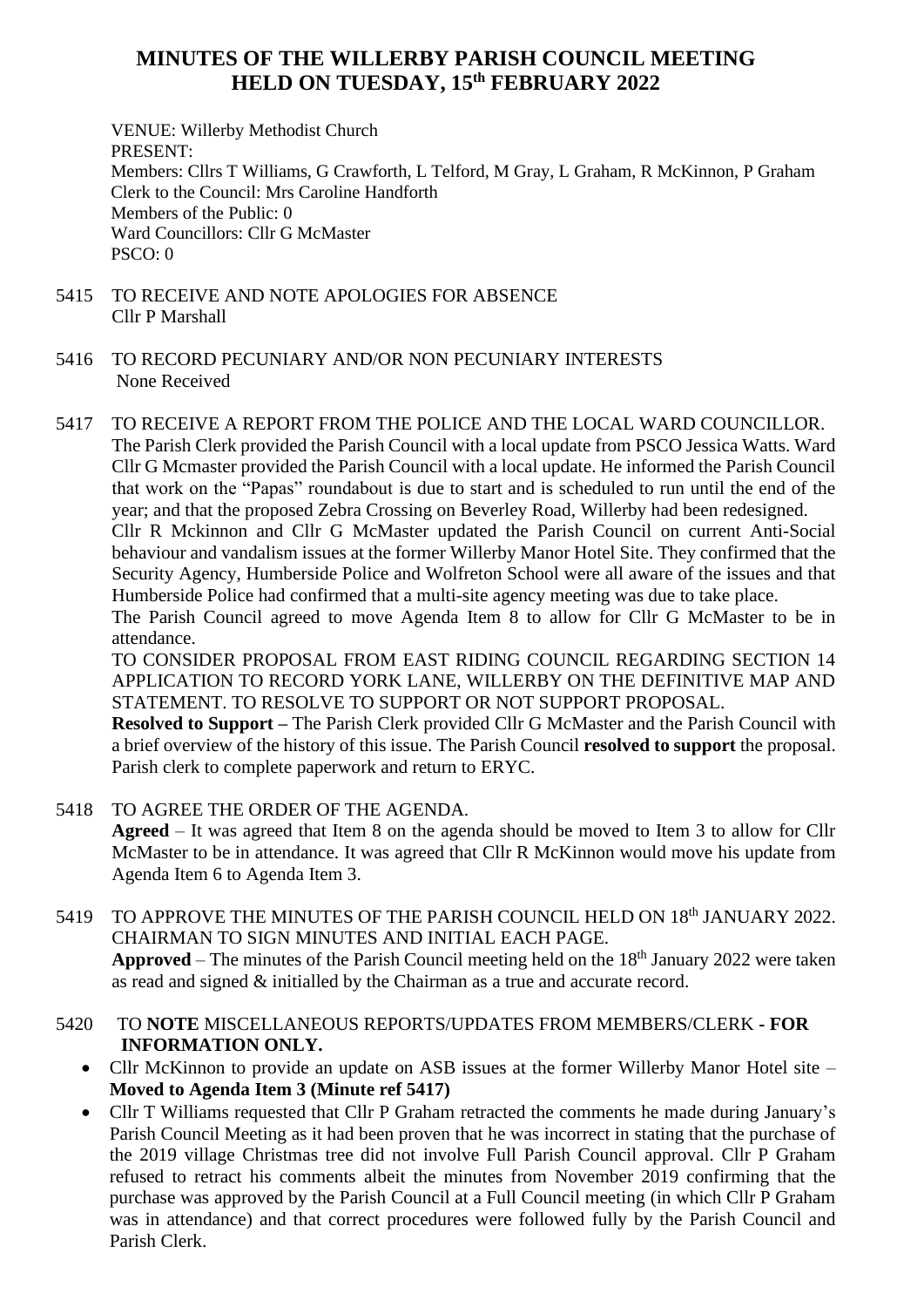5421 TO CONSIDER (SUBJECT TO APPROVAL OF QUOTATIONS) THE INSTALLATION OF A REPLACEMENT BENCH ON MAIN STREET WILLERBY (AS REQUESTED BY RESIDENT JULY 2021). ORIGINAL BENCH WAS OWNED AND REMOVED BY ERYC IN SEPT 2019.

**Resolved** – The Parish Council agreed that the bench on Main Street should be replaced. It was proposed by Cllr L Graham that the Parish Council purchase a commemorate bench to celebrate the Queen's Platinum Jubilee. Parish Clerk to obtain designs and quotations and include in March's agenda for consideration/approval. Parish Clerk to submit an application to ERYC Queen's Platinum Jubilee Community fund. It was agreed that a commemorate bench would be better placed in Willerby Square, and that a current bench from Willerby Square should be relocated to Main Street.

- 5422 TO CONSIDER PROPOSAL FROM EAST RIDING COUNCIL REGARDING SECTION 14 APPLICATION TO RECORD YORK LANE, WILLERBY ON THE DEFINITIVE MAP AND STATEMENT. TO RESOLVE TO SUPPORT OR NOT SUPPORT PROPOSAL. **Moved to Agenda Item 3 (Minute Ref 5417)**
- 5423 TO RESOLVE TO ADOPT DIGNITY AT WORK/ANTI BULLYING & HARASSMENT POLICY. **Resolved** – The Parish Council **resolved to adopt** the Dignity at Work/Anti Bullying & Harassment Policy. Parish Clerk to publish on website.
- 5424 TO CONSIDER PROPOSAL FROM CLLR TELFORD TO AMEND TO PARISH COUNCIL WEBSITE.

Cllr L Telford provided the Parish Council with proposals to update the Parish Council website. It was agreed that additional photographs should be added to the website and that there should be a "Community Information" section. Parish Clerk to update website with additional photographs. Cllr L Telford to provide Parish Clerk with links to community information to be included on the website. Parish Clerk to add community information section to website.

5425 PARISH CLERK TO CONFIRM THAT AN EXTRA ORDINARY MEETING WILL BE HELD ON TUESDAY 15TH MARCH 2022 (IF REQUIRED) TO CONDUCT INTERVIEWS TO FILL CURRENT COUNCILLOR VACANCY.

Parish Clerk confirmed that at the time of the meeting two applications had been received and that an extra ordinary meeting would be required to conduct interviews. Parish Clerk to contact Methodist Church to book additional meeting date. Parish Clerk to confirm meeting start time. after the closing date of the  $28<sup>th</sup>$  February 2022.

5426 TO RECEIVE A REPORT ON THE YOUNG CHILDREN'S PLAYGROUND.

Cllr G Crawforth provided the Parish Council with a report on the playpark and confirmed that the ShadeSail had been well received by users of the park. Cllr G Crawforth also confirmed that the Commuted Sums plaque had been installed on the front gate and that a quote had been obtained for the upgrading of the Hawthorne hedges at front of the playpark. It was agreed that this matter would be deferred to July's agenda.

- 5427 TO REVIEW THE LIST OF CORRESPONDENCE RECEIVED SINCE LAST MEETING:
	- B1232, Beverley Road, Willerby 30mph Speed Limit Order 24.01.22 **Noted**
	- NHS East Riding of Yorkshire CCG update 02.02.22 **Noted**
	- ERYC Beverley Rd Zebra Crossing update 07.02.22 **Noted**
- 5428 TO PRESENT A REPORT ON ACCOUNTS TO THE END OF JANUARY 2022 AND APPROVE THE SCHEDULE OF PAYMENTS FOR FEBRUARY. CHAIRMAN & RFO TO SIGN SCHEDULE OF PAYMENTS.

**Approved.** The Parish Clerk confirmed that balance of the Current Account stands at £31,555 with £3,150 in the Reserve account. The Parish Clerk confirmed that the Commuted Sums Shade Sail grant funding of £9,295 had been paid in the Current Account. Payments this month include only monthly payroll.